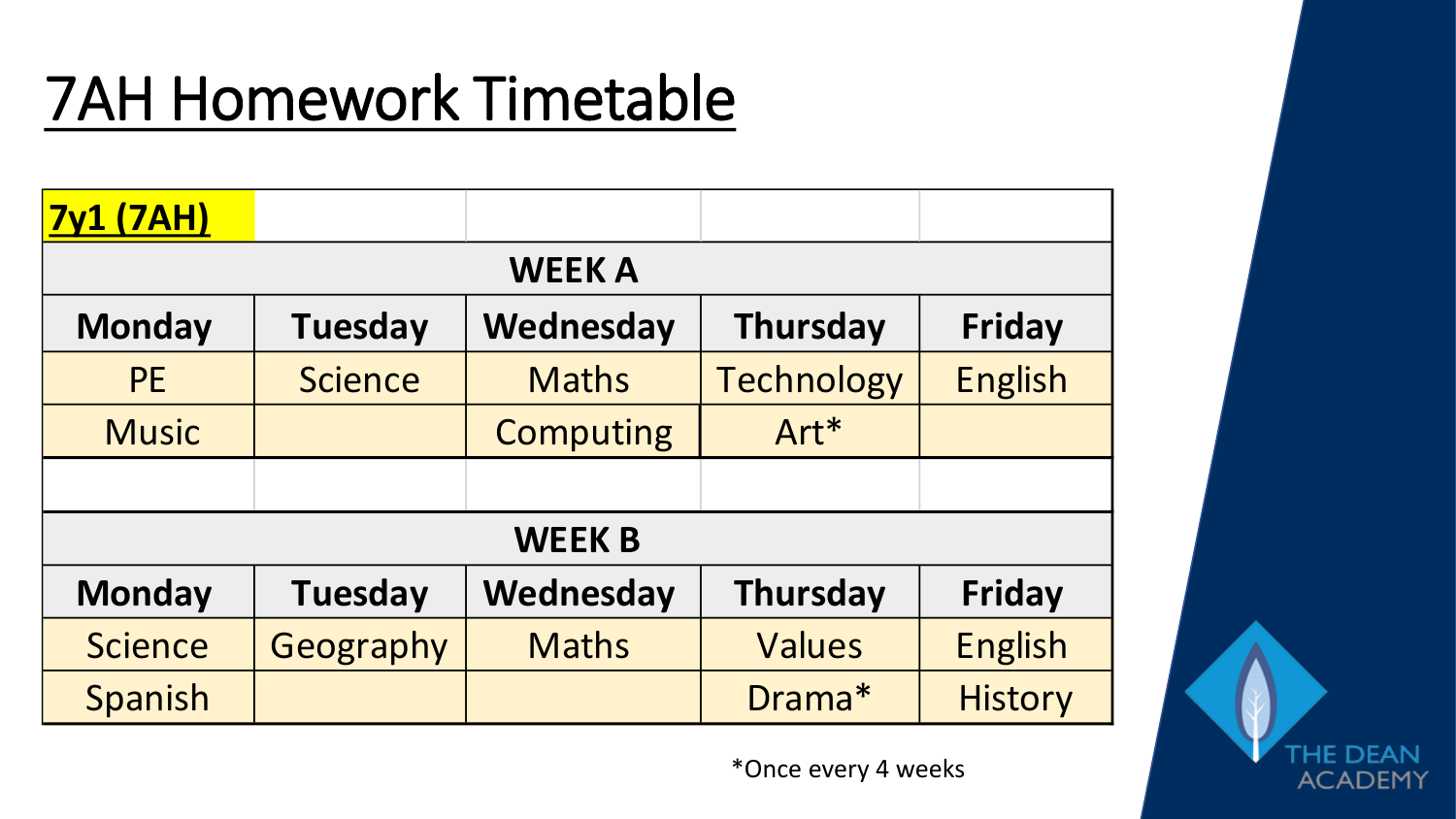# 7KBW Homework Timetable

| <b>7x1 (7KBW)</b> |                |                  |                    |                |  |  |  |  |  |
|-------------------|----------------|------------------|--------------------|----------------|--|--|--|--|--|
|                   | <b>WEEK A</b>  |                  |                    |                |  |  |  |  |  |
| <b>Monday</b>     | <b>Tuesday</b> | Wednesday        | <b>Thursday</b>    | <b>Friday</b>  |  |  |  |  |  |
| Values            | <b>Science</b> | <b>Maths</b>     | <b>Technonlogy</b> | <b>English</b> |  |  |  |  |  |
|                   | Geography      |                  |                    | Drama*         |  |  |  |  |  |
|                   |                |                  |                    |                |  |  |  |  |  |
|                   |                | <b>WEEK B</b>    |                    |                |  |  |  |  |  |
| <b>Monday</b>     | <b>Tuesday</b> | Wednesday        | <b>Thursday</b>    | <b>Friday</b>  |  |  |  |  |  |
| <b>Science</b>    | <b>History</b> | <b>Maths</b>     | Spanish            | <b>English</b> |  |  |  |  |  |
| <b>Music</b>      |                | <b>Computing</b> | <b>PE</b>          | Art*           |  |  |  |  |  |

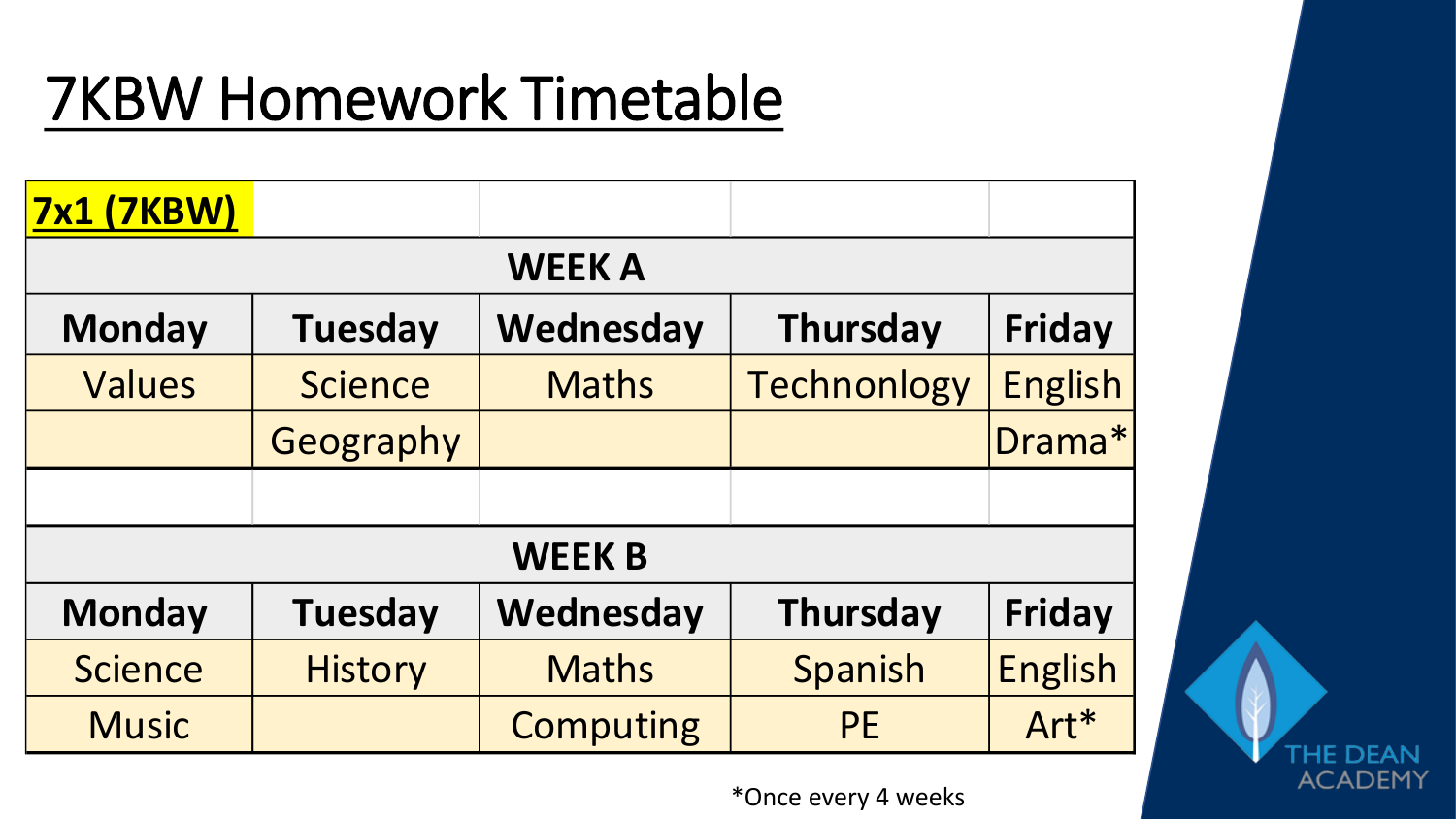#### 7TF Homework Timetable

| <b>7y2 (7TF)</b> |                                                                        |               |                   |                |  |  |  |  |  |
|------------------|------------------------------------------------------------------------|---------------|-------------------|----------------|--|--|--|--|--|
|                  | <b>WEEK A</b>                                                          |               |                   |                |  |  |  |  |  |
| <b>Monday</b>    | <b>Wednesday</b><br><b>Tuesday</b><br><b>Thursday</b><br><b>Friday</b> |               |                   |                |  |  |  |  |  |
| <b>PE</b>        | <b>Science</b>                                                         | <b>Maths</b>  | <b>Technology</b> | <b>English</b> |  |  |  |  |  |
| Geography        |                                                                        |               | <b>History</b>    | <b>Music</b>   |  |  |  |  |  |
|                  |                                                                        |               |                   |                |  |  |  |  |  |
|                  |                                                                        | <b>WEEK B</b> |                   |                |  |  |  |  |  |
| <b>Monday</b>    | <b>Tuesday</b>                                                         | Wednesday     | <b>Thursday</b>   | <b>Friday</b>  |  |  |  |  |  |
| <b>Science</b>   | <b>Values</b>                                                          | <b>Maths</b>  | <b>Computing</b>  | <b>English</b> |  |  |  |  |  |
|                  |                                                                        | Spanish       | Drama*            | Art*           |  |  |  |  |  |

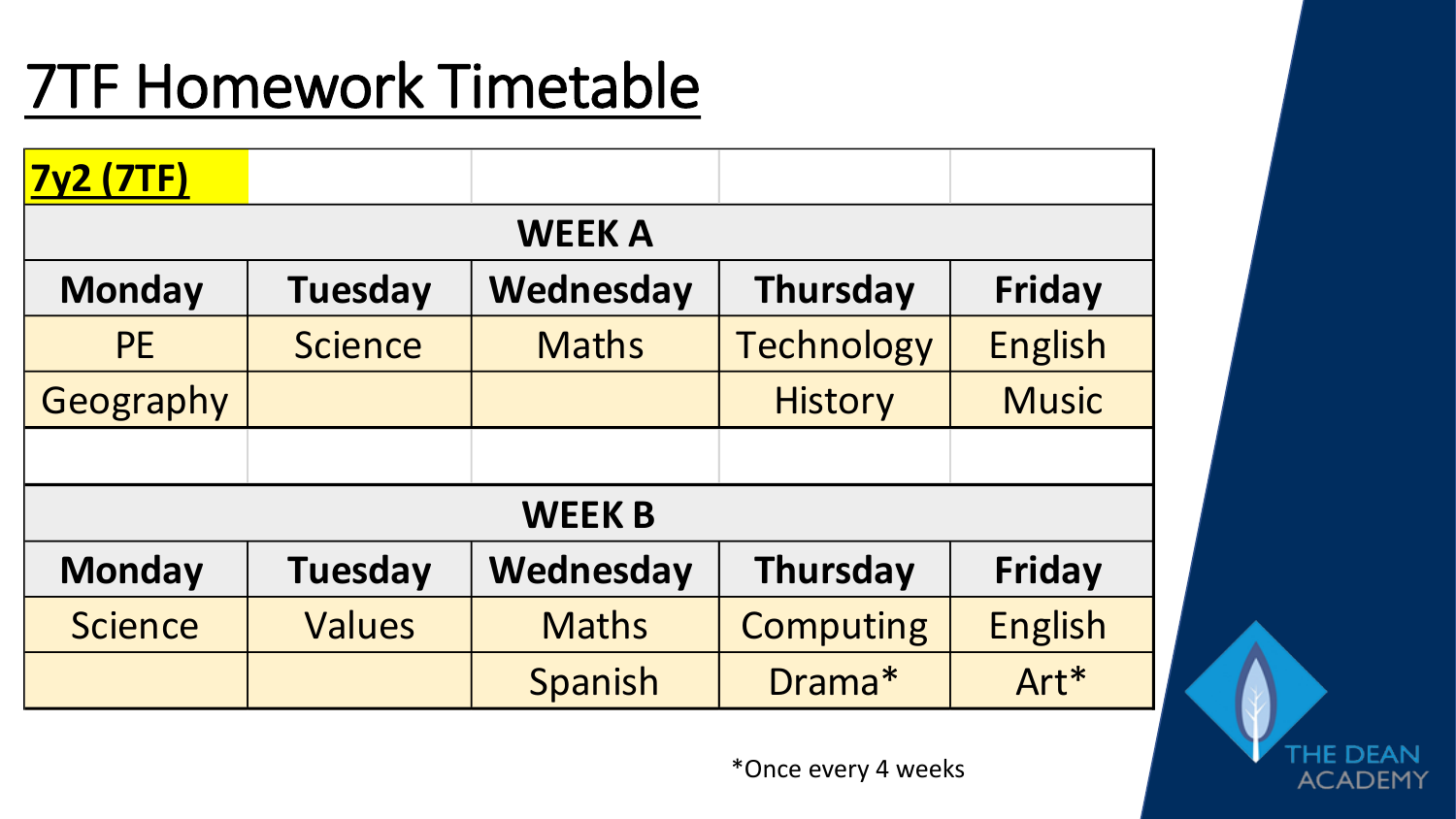#### 7SDC Homework Timetable

| <b>7x2 (7SDC)</b> |                  |                |                   |                |  |  |  |  |  |
|-------------------|------------------|----------------|-------------------|----------------|--|--|--|--|--|
|                   | <b>WEEK A</b>    |                |                   |                |  |  |  |  |  |
| <b>Monday</b>     | <b>Tuesday</b>   | Wednesday      | <b>Thursday</b>   | Friday         |  |  |  |  |  |
| Spanish           | <b>Science</b>   | <b>Maths</b>   | <b>Technology</b> | <b>English</b> |  |  |  |  |  |
|                   |                  | <b>History</b> | Values            |                |  |  |  |  |  |
|                   |                  |                |                   |                |  |  |  |  |  |
|                   |                  | <b>WEEK B</b>  |                   |                |  |  |  |  |  |
| <b>Monday</b>     | <b>Tuesday</b>   | Wednesday      | <b>Thursday</b>   | <b>Friday</b>  |  |  |  |  |  |
| <b>Science</b>    | <b>Computing</b> | <b>Maths</b>   | Geography         | <b>English</b> |  |  |  |  |  |
| Art*              | Drama*           |                | <b>PE</b>         | <b>Music</b>   |  |  |  |  |  |

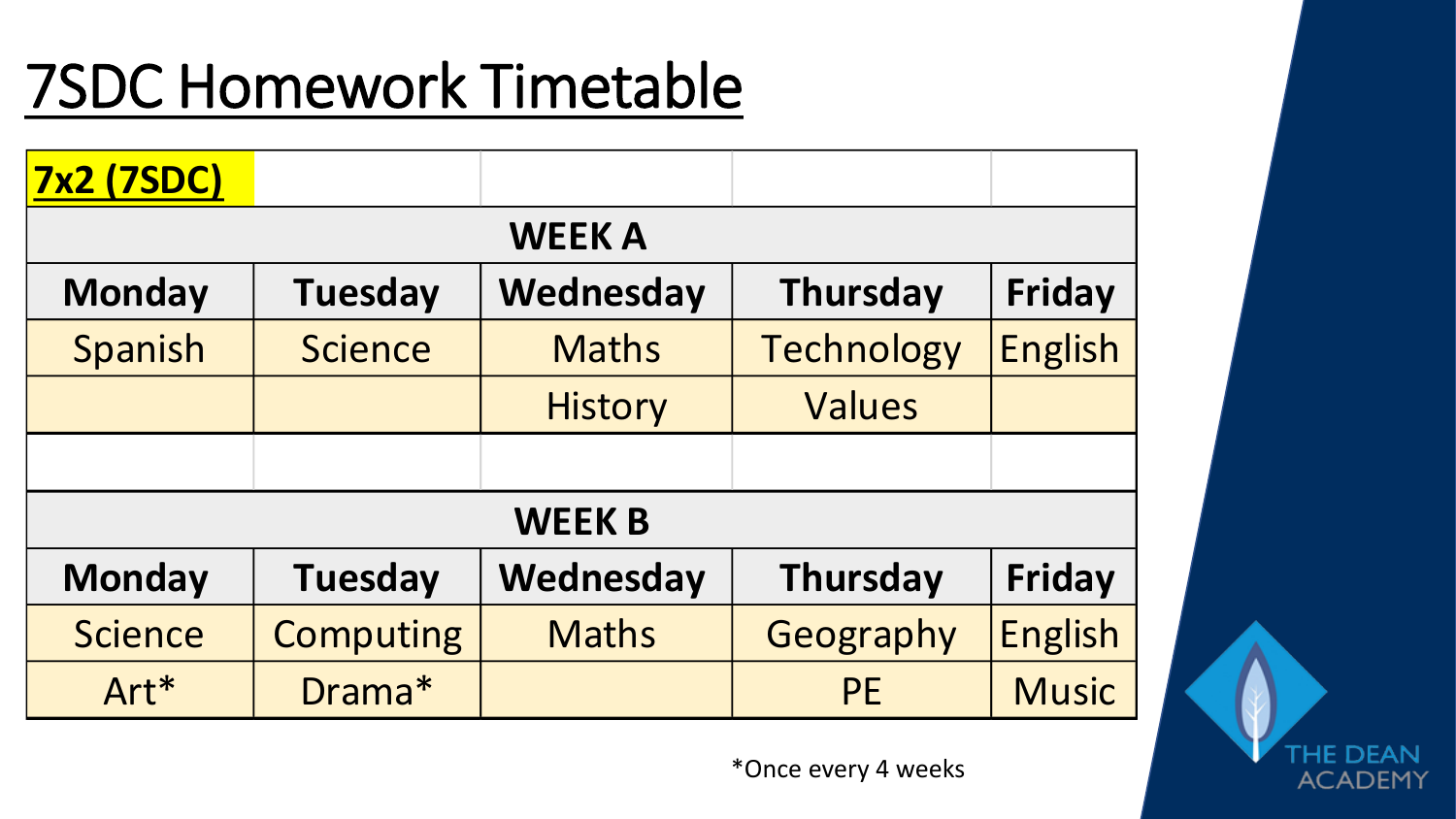### Year 10 Homework Timetable

| <b>Year 10</b> |                 |               |                 |                      |  |  |  |  |  |
|----------------|-----------------|---------------|-----------------|----------------------|--|--|--|--|--|
|                | <b>WEEK A</b>   |               |                 |                      |  |  |  |  |  |
| <b>Monday</b>  | <b>Tuesday</b>  | Wednesday     | <b>Thursday</b> | Friday               |  |  |  |  |  |
| <b>Science</b> | <b>Option B</b> | <b>Maths</b>  | <b>Science</b>  | Science (sets1-4)    |  |  |  |  |  |
| English        |                 |               |                 |                      |  |  |  |  |  |
|                |                 |               |                 |                      |  |  |  |  |  |
|                |                 | <b>WEEK B</b> |                 |                      |  |  |  |  |  |
| <b>Monday</b>  | <b>Tuesday</b>  | Wednesday     | <b>Thursday</b> | Friday               |  |  |  |  |  |
| <b>English</b> | <b>Option D</b> | <b>Maths</b>  | <b>Option C</b> | <b>Option A</b>      |  |  |  |  |  |
|                |                 |               |                 | Science (set 5 only) |  |  |  |  |  |

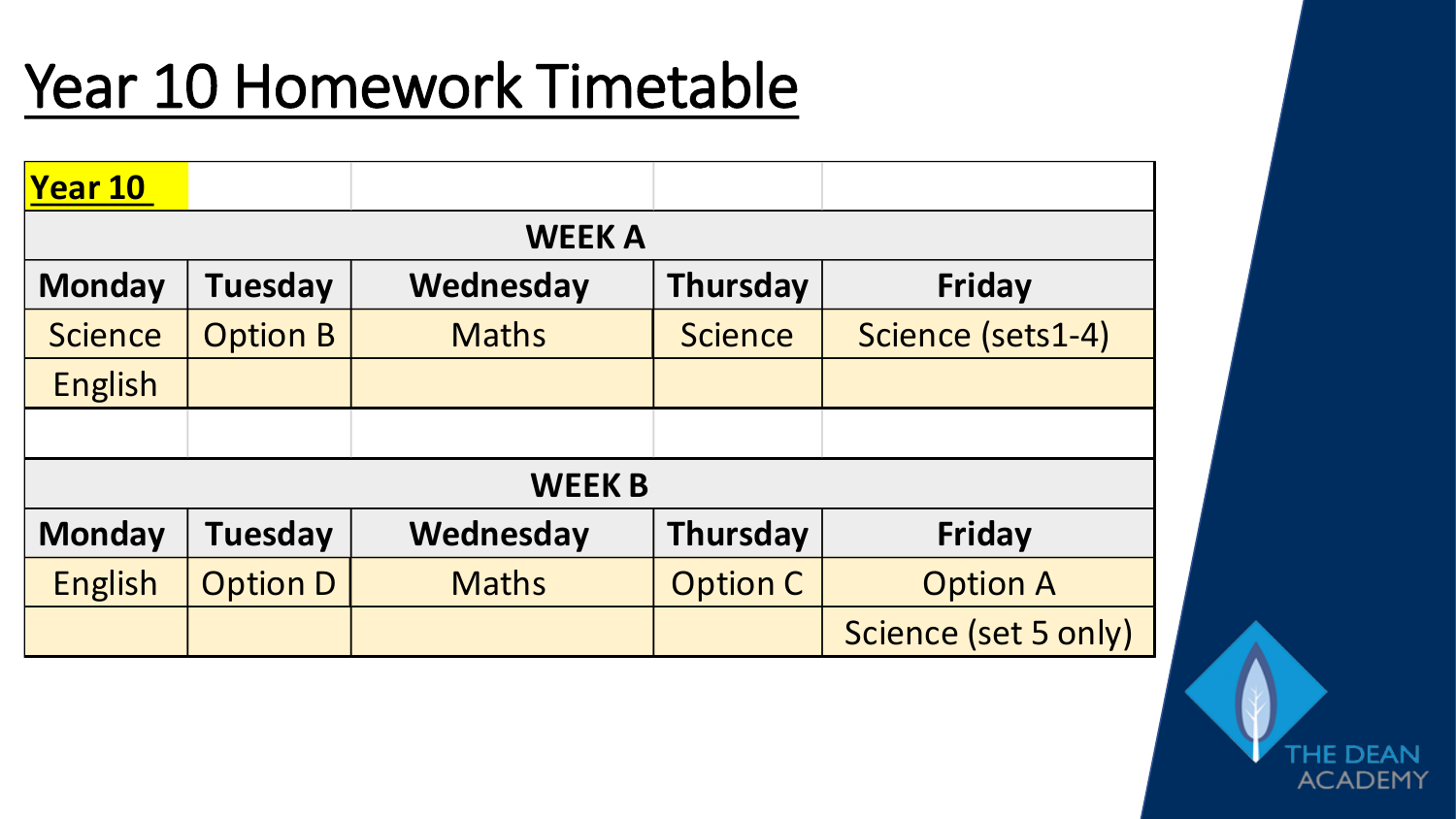### Year 11 Homework Timetable

| <b>Year 11</b> |                |                 |                 |                |
|----------------|----------------|-----------------|-----------------|----------------|
|                |                | <b>WEEK A</b>   |                 |                |
| <b>Monday</b>  | <b>Tuesday</b> | Wednesday       | <b>Thursday</b> | Friday         |
| <b>Maths</b>   | <b>Science</b> | <b>Option A</b> | <b>Option B</b> | <b>English</b> |
|                |                |                 |                 |                |
|                |                |                 |                 |                |
|                |                | <b>WEEK B</b>   |                 |                |
| <b>Monday</b>  | <b>Tuesday</b> | Wednesday       | <b>Thursday</b> | Friday         |
| <b>Science</b> | <b>Science</b> | <b>Option D</b> | <b>Option C</b> | <b>English</b> |
| <b>Maths</b>   |                |                 |                 |                |

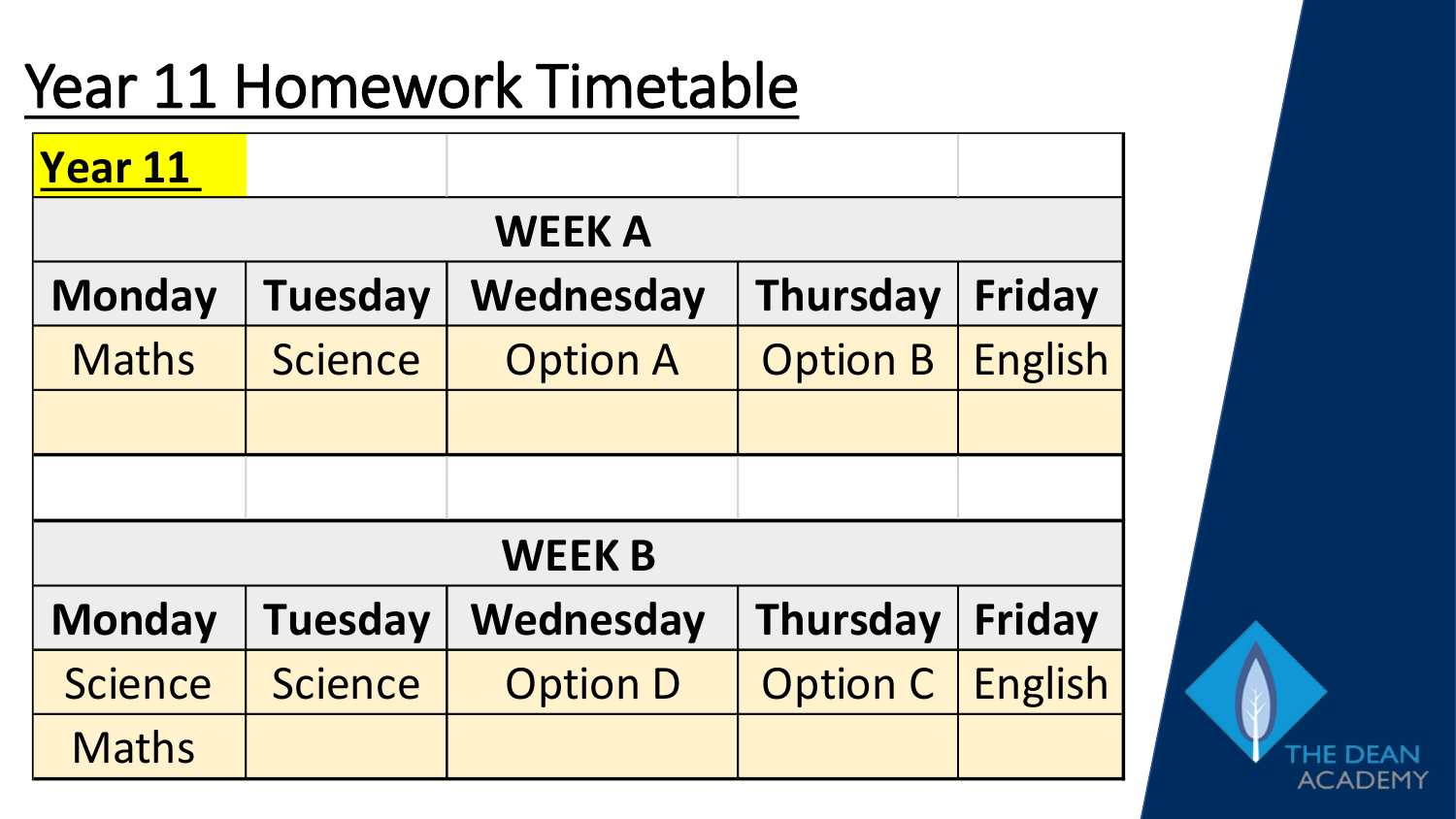# Year 8 Homework Timetable

| <b>WEEK A</b>  |                   |                 |               |           |                |                | <b>WEEK A</b>     |                                  |                               |
|----------------|-------------------|-----------------|---------------|-----------|----------------|----------------|-------------------|----------------------------------|-------------------------------|
| <b>Tuesday</b> | Wednesday         | <b>Thursday</b> | <b>Friday</b> |           |                |                | Wednesday         | Thursday                         | <b>Friday</b>                 |
| Geography      | <b>English</b>    |                 | <b>Maths</b>  |           | <b>Science</b> | <b>History</b> | <b>English</b>    | Drama*                           | <b>Maths</b>                  |
|                | <b>Music</b>      |                 | <b>Values</b> |           | <b>PE</b>      |                |                   |                                  | <b>Values</b>                 |
|                |                   |                 |               |           |                |                |                   |                                  |                               |
|                | <b>WEEK B</b>     |                 |               |           |                |                | <b>WEEK B</b>     |                                  |                               |
| <b>Tuesday</b> | Wednesday         | <b>Thursday</b> | <b>Friday</b> |           |                |                | Wednesday         | <b>Thursday</b>                  | <b>Friday</b>                 |
| Drama*         | <b>English</b>    | <b>History</b>  | <b>Maths</b>  |           | <b>Science</b> | <b>Music</b>   | <b>English</b>    | <b>Spanish</b>                   | <b>Maths</b>                  |
|                | <b>Technology</b> |                 | Art*          |           | Art*           |                | <b>Technology</b> |                                  |                               |
|                |                   |                 |               | Computing |                | 8y1            |                   | Monday Tuesday<br>Monday Tuesday | Computing<br><b>Geography</b> |

| <b>8x2</b>     |                  |                   |                 |              |  |  |  |  |  |
|----------------|------------------|-------------------|-----------------|--------------|--|--|--|--|--|
|                | <b>WEEK A</b>    |                   |                 |              |  |  |  |  |  |
| <b>Monday</b>  | Tuesday          | Wednesday         | <b>Thursday</b> | Friday       |  |  |  |  |  |
| <b>Science</b> | Spanish          | <b>English</b>    | <b>History</b>  | <b>Maths</b> |  |  |  |  |  |
| <b>PE</b>      |                  |                   | <b>Music</b>    |              |  |  |  |  |  |
|                |                  |                   |                 |              |  |  |  |  |  |
|                |                  | <b>WEEK B</b>     |                 |              |  |  |  |  |  |
| <b>Monday</b>  | <b>Tuesday</b>   | Wednesday         | <b>Thursday</b> | Friday       |  |  |  |  |  |
| <b>Science</b> | <b>Computing</b> | <b>English</b>    | Geography       | <b>Maths</b> |  |  |  |  |  |
| Drama*         |                  | <b>Technology</b> | <b>Values</b>   | $Art*$       |  |  |  |  |  |

|               |                  |                   |                  |               | <u>8y1</u>     |                |                   |                |               |
|---------------|------------------|-------------------|------------------|---------------|----------------|----------------|-------------------|----------------|---------------|
| <b>WEEK A</b> |                  |                   |                  |               | <b>WEEK A</b>  |                |                   |                |               |
| nday          | <b>Tuesday</b>   | Wednesday         | <b>Thursday</b>  | <b>Friday</b> | Monday         | <b>Tuesday</b> | Wednesday         | Thursday       | <b>Friday</b> |
| ence          | <b>Geography</b> | <b>English</b>    |                  | <b>Maths</b>  | <b>Science</b> | <b>History</b> | <b>English</b>    | Drama*         | <b>Maths</b>  |
| PE            |                  | <b>Music</b>      |                  | <b>Values</b> | <b>PE</b>      |                |                   | Computing      | <b>Values</b> |
|               |                  |                   |                  |               |                |                |                   |                |               |
|               |                  | <b>WEEK B</b>     |                  |               |                |                | <b>WEEK B</b>     |                |               |
| nday          | <b>Tuesday</b>   | Wednesday         | <b>Thursday</b>  | <b>Friday</b> | <b>Monday</b>  | <b>Tuesday</b> | Wednesday         | Thursday       | <b>Friday</b> |
| ence          | Drama*           | <b>English</b>    | <b>History</b>   | <b>Maths</b>  | <b>Science</b> | <b>Music</b>   | <b>English</b>    | <b>Spanish</b> | <b>Maths</b>  |
| anish         |                  | <b>Technology</b> | <b>Computing</b> | Art*          | Art*           |                | <b>Technology</b> | Geography      |               |

**WEEK A** \*Once every 4 weeks

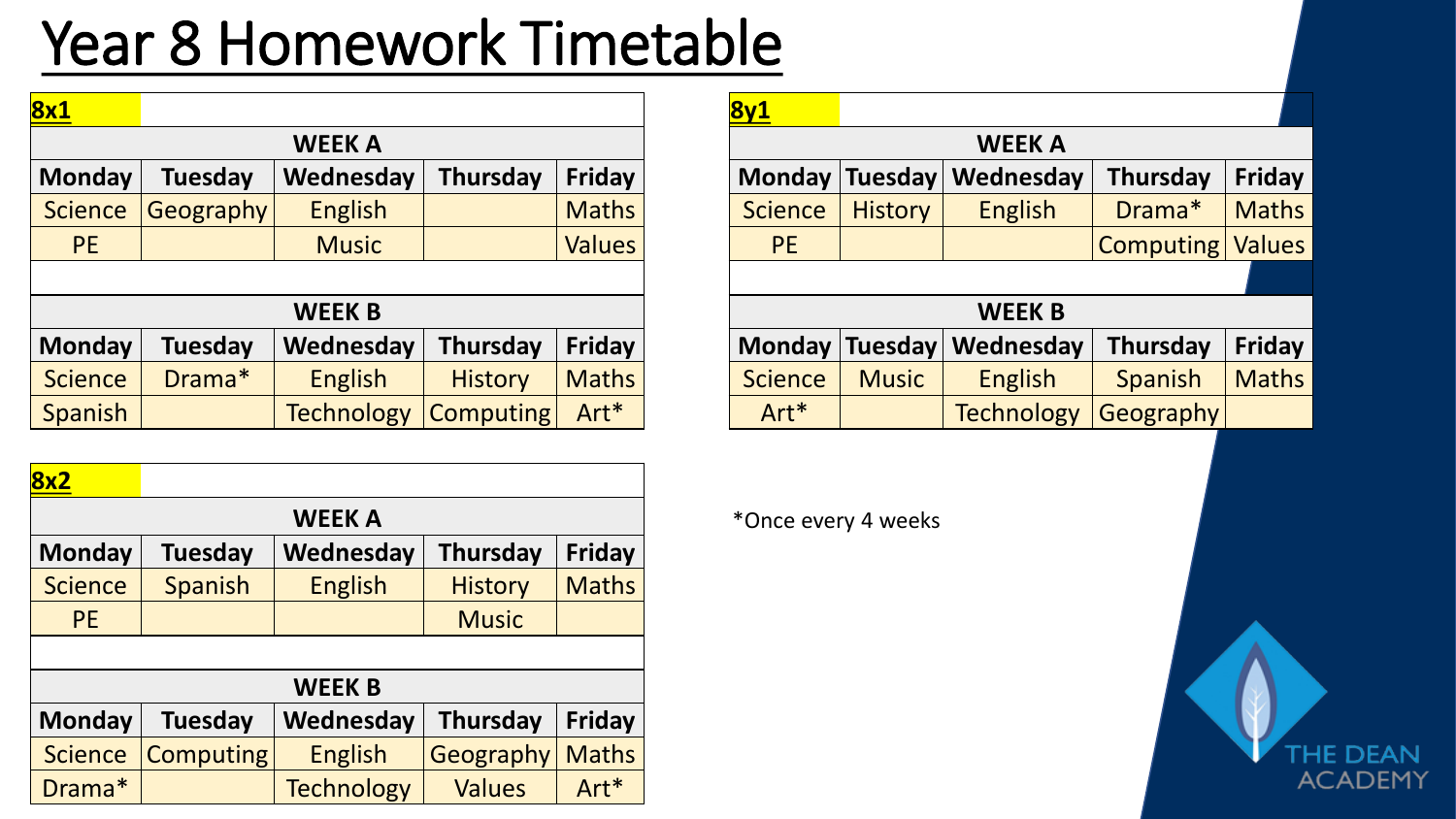#### 9x Homework Timetable

| <u>9x1</u>    |                  |                   |                 |                |  |  |  |  |  |  |
|---------------|------------------|-------------------|-----------------|----------------|--|--|--|--|--|--|
|               | <b>WEEK A</b>    |                   |                 |                |  |  |  |  |  |  |
| <b>Monday</b> | <b>Tuesday</b>   | Wednesday         | <b>Thursday</b> | <b>Friday</b>  |  |  |  |  |  |  |
| <b>Maths</b>  | Art*             | <b>English</b>    | <b>History</b>  | <b>Science</b> |  |  |  |  |  |  |
| <b>PE</b>     |                  | <b>Technology</b> |                 |                |  |  |  |  |  |  |
|               |                  |                   |                 |                |  |  |  |  |  |  |
|               |                  | <b>WEEK B</b>     |                 |                |  |  |  |  |  |  |
| <b>Monday</b> | <b>Tuesday</b>   | Wednesday         | <b>Thursday</b> | <b>Friday</b>  |  |  |  |  |  |  |
| <b>Maths</b>  | Geography        | <b>English</b>    | <b>Values</b>   | <b>Science</b> |  |  |  |  |  |  |
| <b>Music</b>  | <b>Computing</b> | French            |                 |                |  |  |  |  |  |  |
|               |                  |                   |                 |                |  |  |  |  |  |  |
| <u>9x2</u>    |                  |                   |                 |                |  |  |  |  |  |  |
|               |                  | <b>WEEK A</b>     |                 |                |  |  |  |  |  |  |
| <b>Monday</b> | Tuesday          | Wednesday         | <b>Thursday</b> | <b>Friday</b>  |  |  |  |  |  |  |
| <b>Maths</b>  | <b>History</b>   | <b>English</b>    | Spanish         | <b>Science</b> |  |  |  |  |  |  |
| <b>PE</b>     | <b>Music</b>     | <b>Technology</b> |                 |                |  |  |  |  |  |  |
|               |                  |                   |                 |                |  |  |  |  |  |  |
|               |                  | <b>WEEK B</b>     |                 |                |  |  |  |  |  |  |
| <b>Monday</b> | <b>Tuesday</b>   | Wednesday         | <b>Thursday</b> | <b>Friday</b>  |  |  |  |  |  |  |
| <b>Maths</b>  | <b>Computing</b> | <b>English</b>    | Geography       | <b>Science</b> |  |  |  |  |  |  |
|               | Art*             |                   |                 | <b>Values</b>  |  |  |  |  |  |  |

| 9x3           |                  |                   |                 |                |  |  |  |  |  |
|---------------|------------------|-------------------|-----------------|----------------|--|--|--|--|--|
|               | <b>WEEK A</b>    |                   |                 |                |  |  |  |  |  |
| <b>Monday</b> | <b>Tuesday</b>   | Wednesday         | <b>Thursday</b> | Friday         |  |  |  |  |  |
| <b>Maths</b>  | <b>Computing</b> | <b>English</b>    | <b>History</b>  | <b>Science</b> |  |  |  |  |  |
| <b>PE</b>     |                  | <b>Technology</b> |                 | <b>Music</b>   |  |  |  |  |  |
|               |                  |                   |                 |                |  |  |  |  |  |
|               |                  | <b>WEEK B</b>     |                 |                |  |  |  |  |  |
| <b>Monday</b> | <b>Tuesday</b>   | Wednesday         | <b>Thursday</b> | Friday         |  |  |  |  |  |
| <b>Maths</b>  | Geography        | <b>English</b>    | Spanish         | <b>Science</b> |  |  |  |  |  |
|               | Art*             |                   |                 | <b>Values</b>  |  |  |  |  |  |